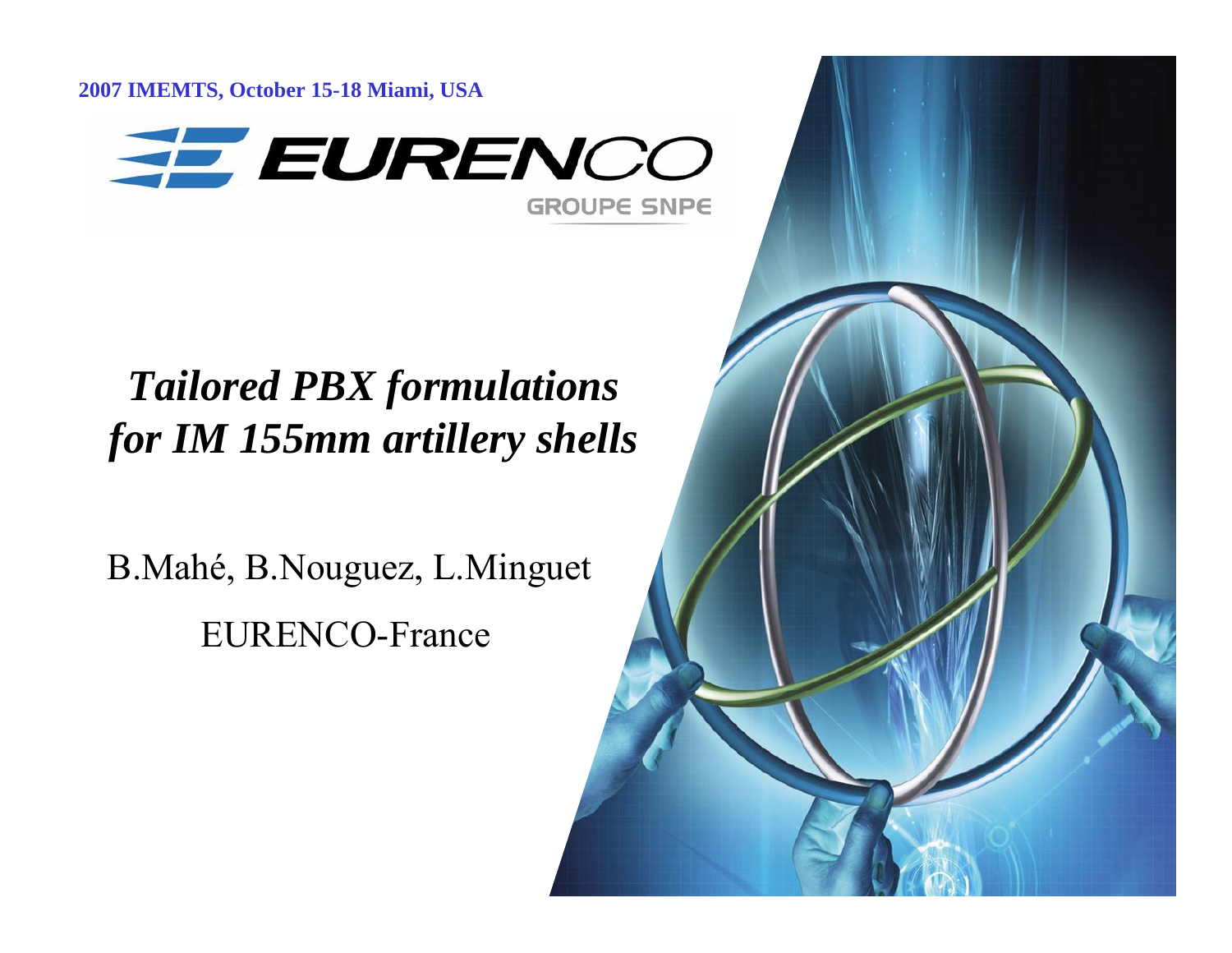

#### *SUMMARY*

**1 - State of the art 11 - process 12 - formulations** 

**2 – PBX formulations for IM 155 mm shells 21 - objectives 22 - method and criteria 23 - first results 24 - final selection**

**3 - Conclusions**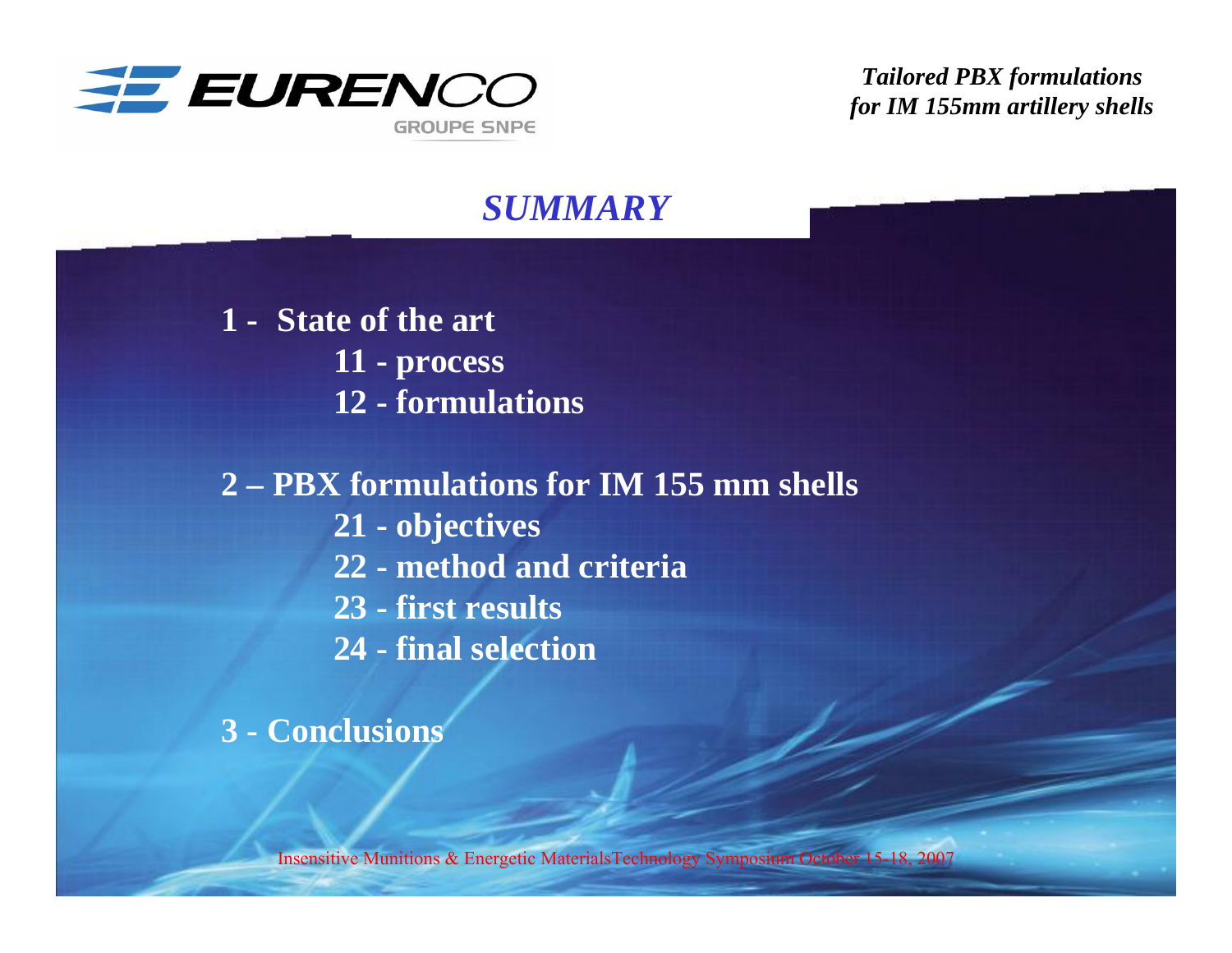

#### *1 - STATE OF THE ART*

#### **11 - PROCESS**

Bicomponent process for cast cured explosives (worldwide patented)

Composition is split up in 2 components A - polymer – additives – explosives filler B - plasticizer – curing agent Both components are mixed through a static mixer

Advantages

no pot life limitation all items are casted at same viscosity possibility to reduce curing time to less than 24 hours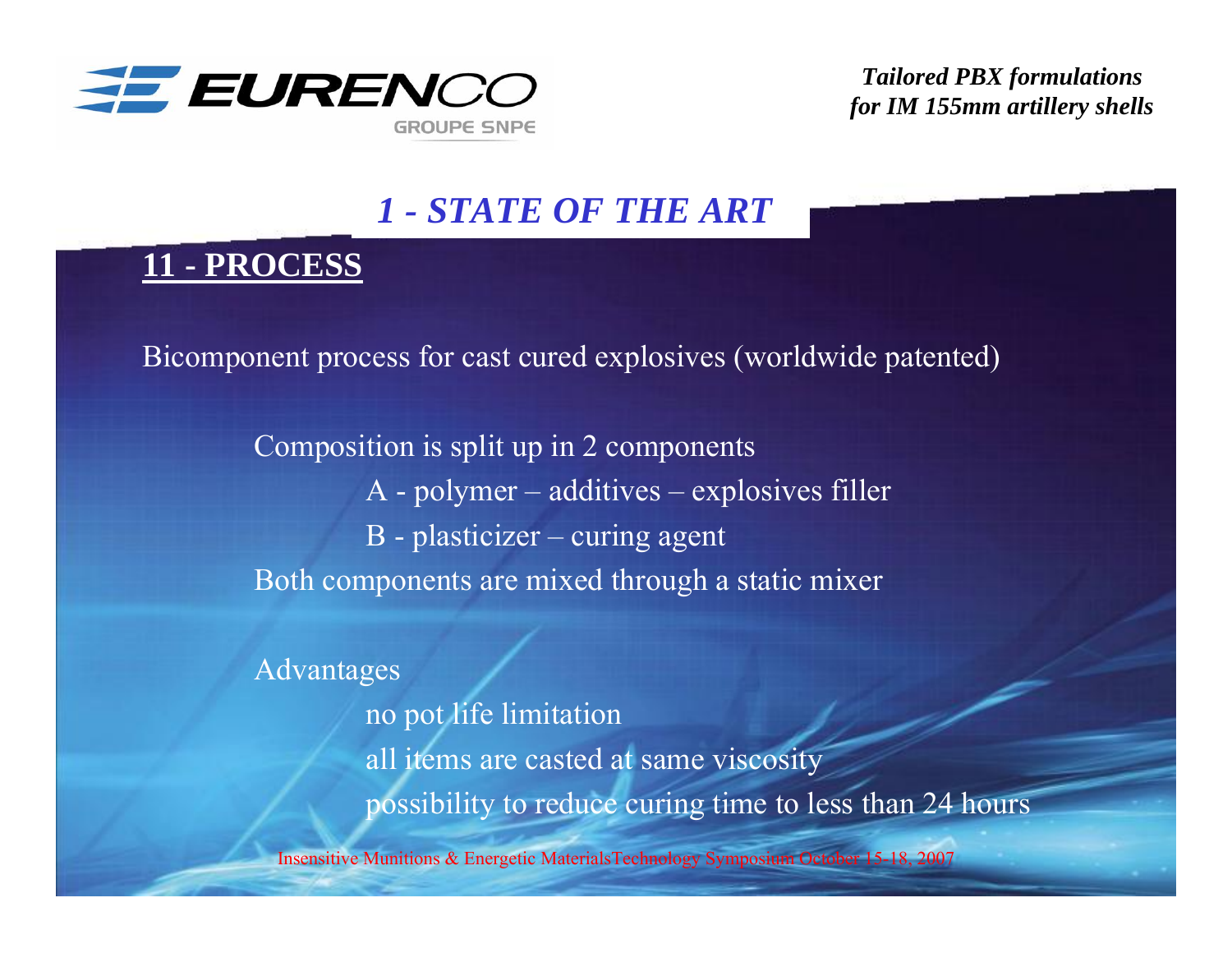

#### *1 - STATE OF THE ART*

Full scale production line commissioned in 2006 – Eurenco Sorgues plant

capacity: 50 000 items 155 mm shells per year 100 000 items 120 mm shells per year

production on line : shell preparation

casting curing controlfinal assembly X-ray control packing

 $\rightarrow$  in the same workshop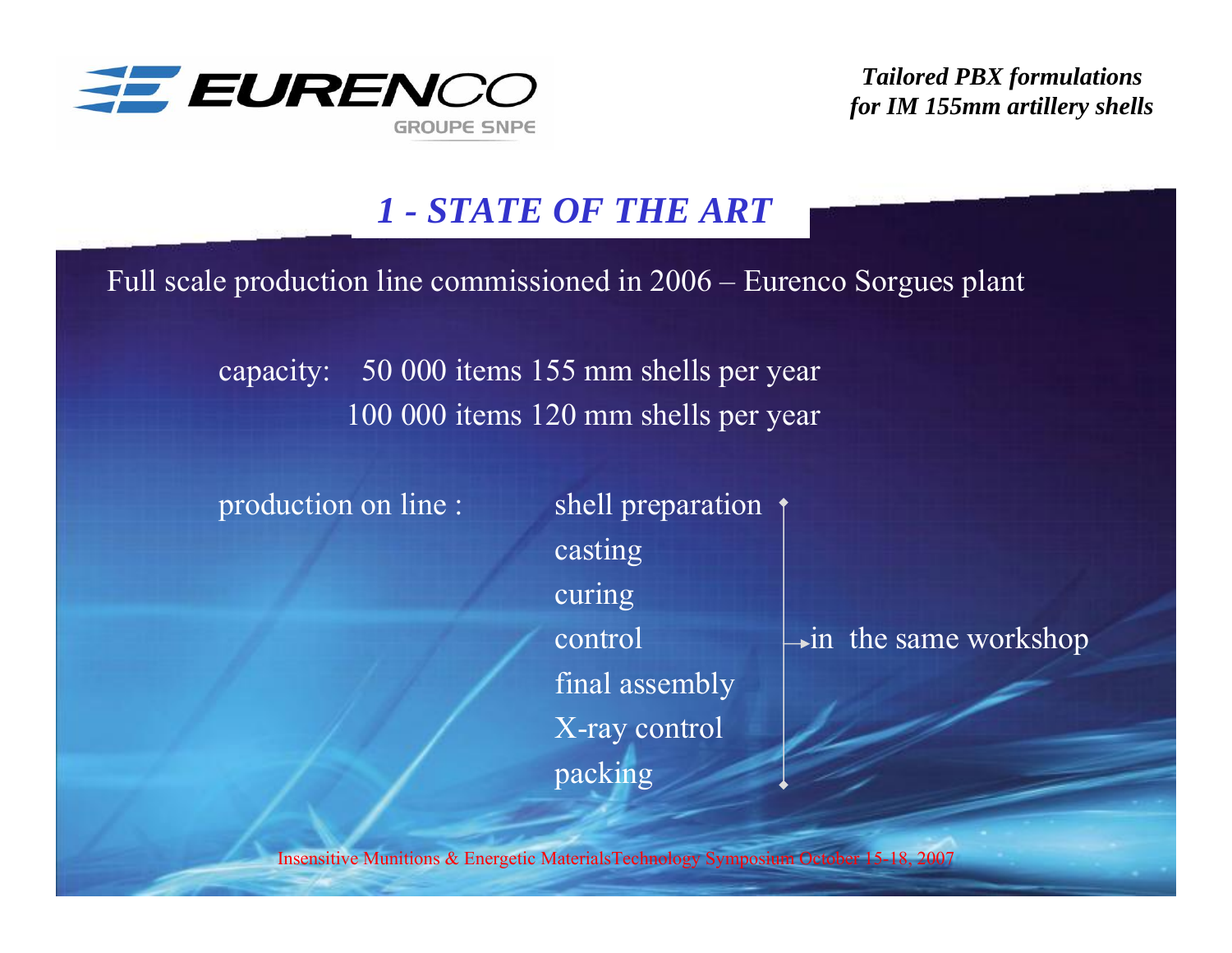

#### *1 - STATE OF THE ART*











*X-ray control*



*X-ray control*



*Curing oven*



*Bi component filling machine*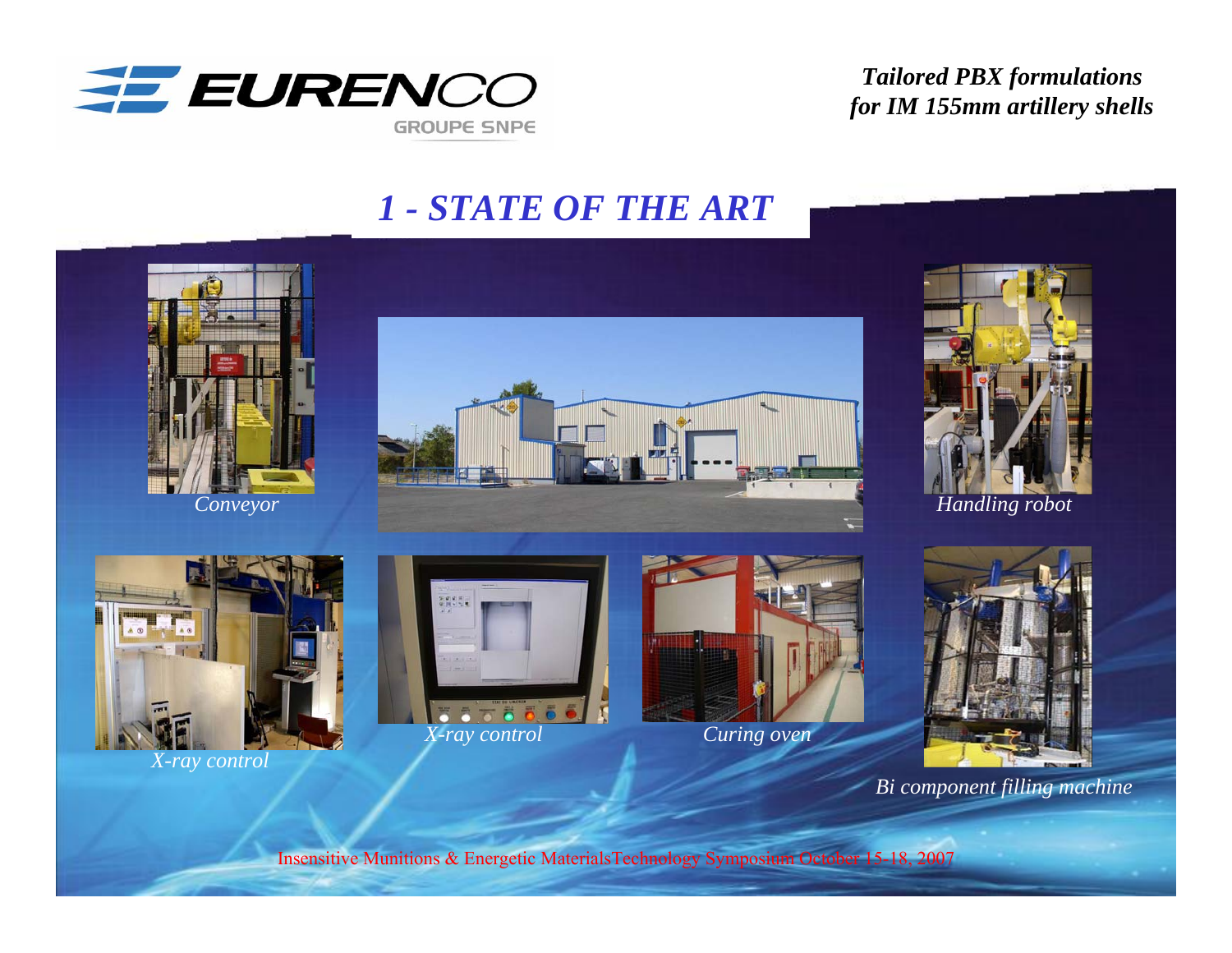

#### *1 - STATE OF THE ART*

### **12 – COMPOSITIONS**

HBU88B (I-RDX ® ) qualified in 120 mm M934A2 mortar

RH26-2 (I-RDX ® ) qualified in 120 mm tank qualified in 155 mm artillery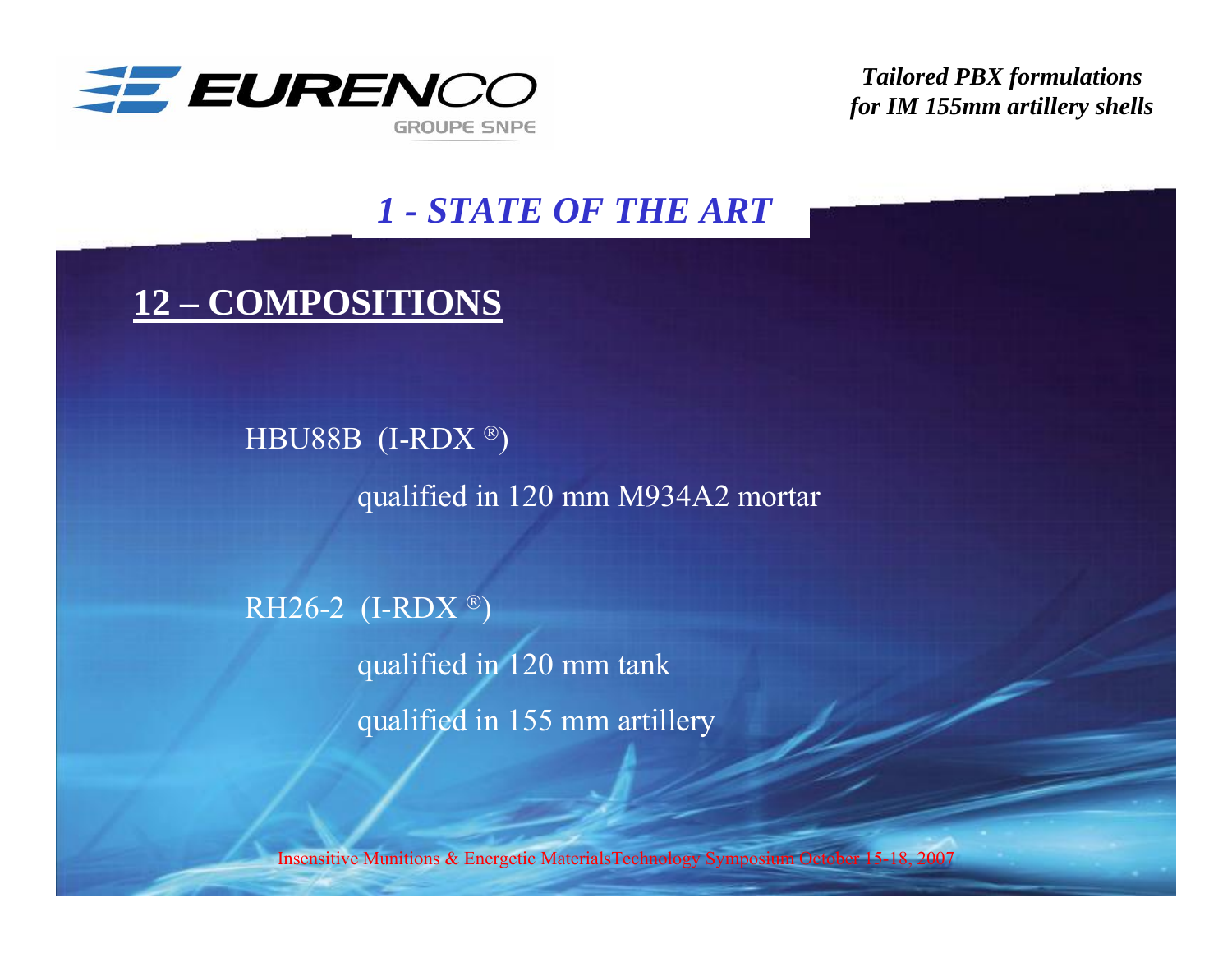

#### *2 – PBX FORMULATION FOR IM 155 mm SHELLS*

### **21 – Objectives**

• low level of shock sensitivity to meet sympathetic detonation requirements without any shielding in 155 mm shell pallets

) high level of performances

) feasability compatible with bi component process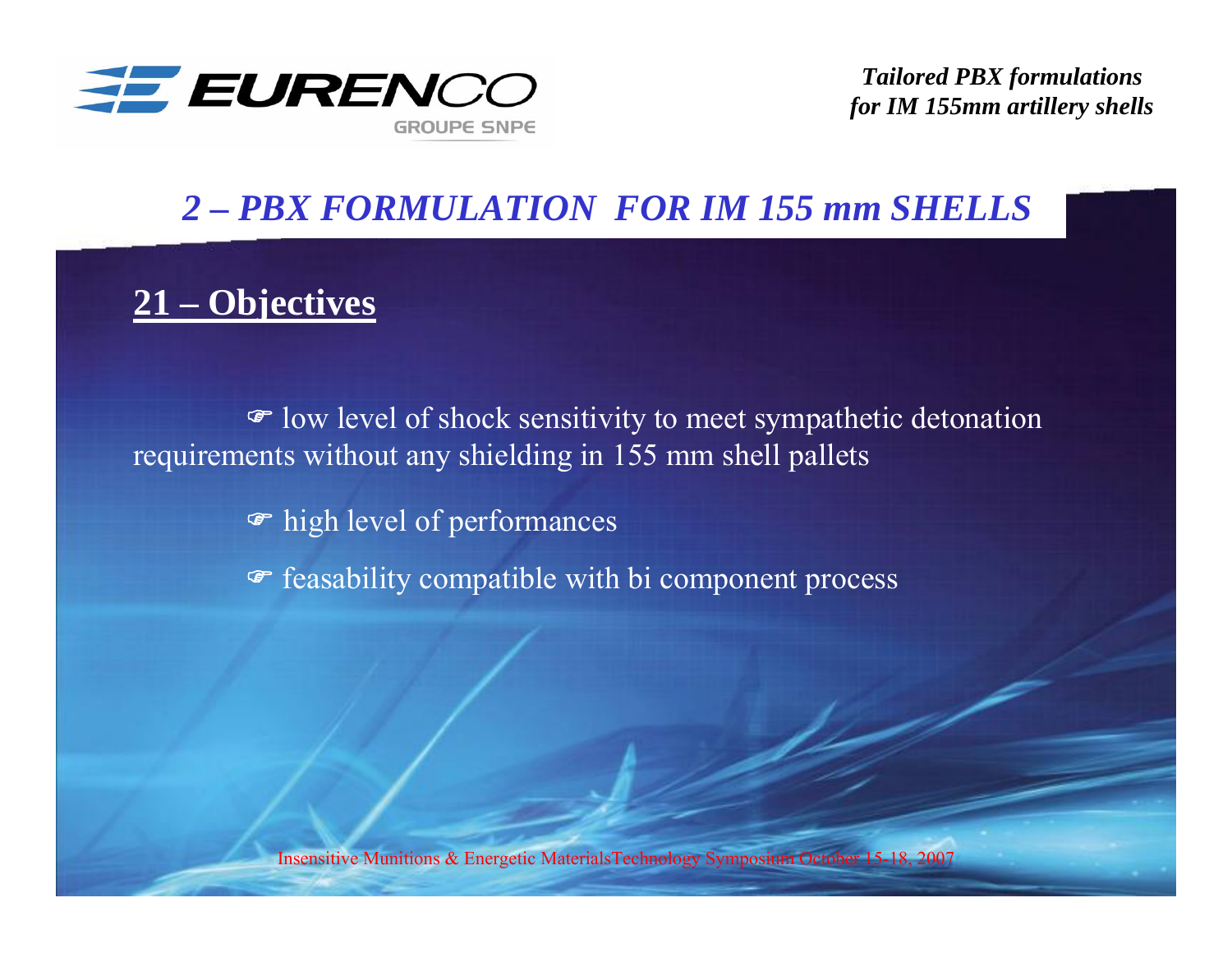

#### *2 – PBX FORMULATION FOR IM 155 mm SHELLS*

#### **22 – Method and criteria**

) Formulation -binder : HTPB-insensitives fillers: I-RDX and NTO-total solid fillers : 84 and 86  $\%$ 

<sup>T</sup> Shock sensitivity -ISGT – Stanag 4488, annex  $\rm{B}$  :  $\leq 100$  cellulose acetate cards -ELSGT – Stanag 4488, annex C : ≤ 50 mm PMMA thickness ) Performances -Detonation velocity: ≥ 7 500 m/s -Critical diameter: ≤ 50 mm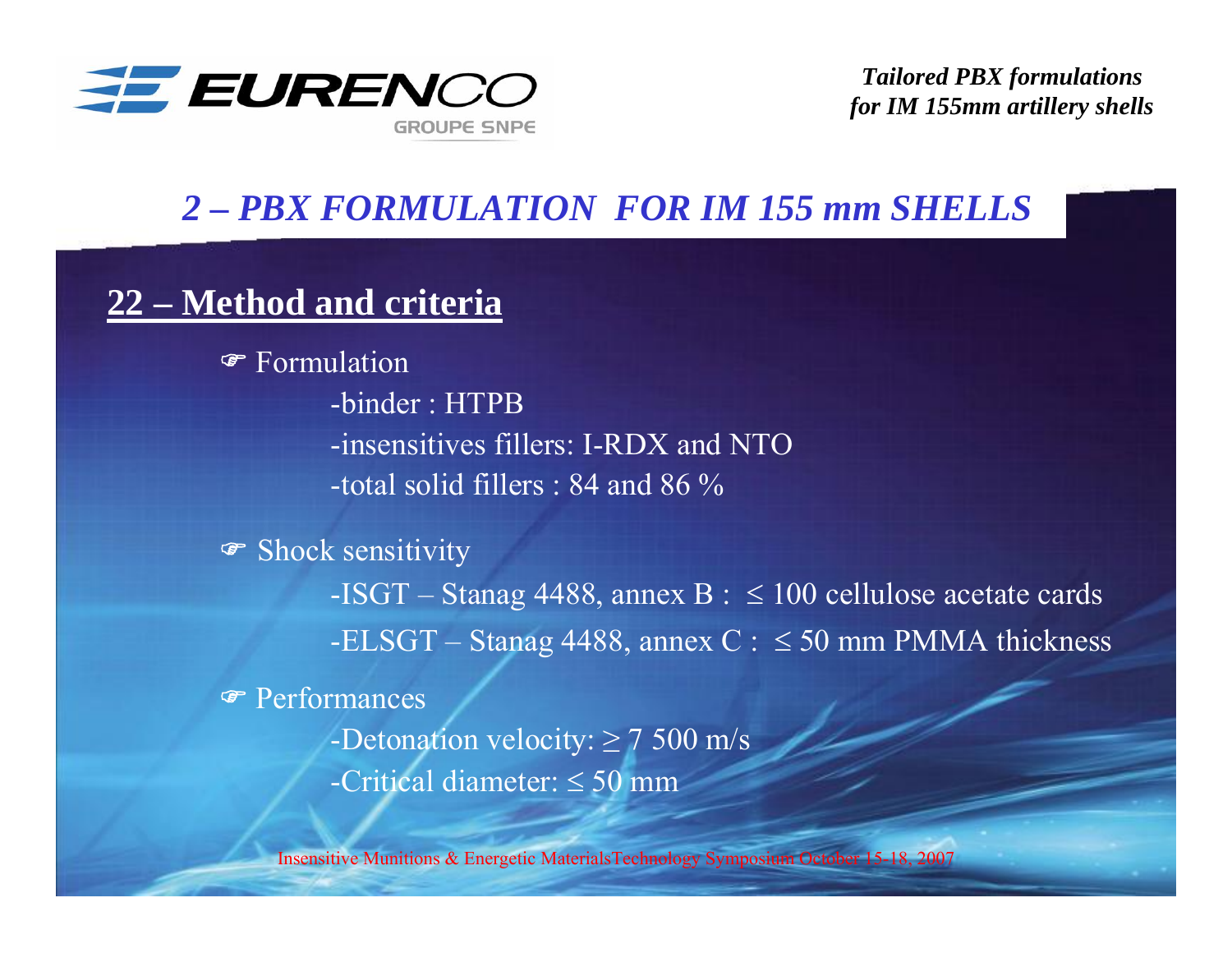

### *2 – PBX FORMULATION FOR IM 155 mm SHELLS*

### **23 – first results**

| Loading | <b>NTO</b>                 | $I-RDX^{\circledR}$ | $NTO/I-RDX^{\circledR}$ | <b>ISGT</b> | <b>ELSGT</b> | <b>Critical Diameter</b> |
|---------|----------------------------|---------------------|-------------------------|-------------|--------------|--------------------------|
| $(\%)$  | $\left(\frac{0}{0}\right)$ | $(\%)$              |                         | (cards)     | (mm PMMA)    | (mm)                     |
| 84      | 44                         | 40                  | 1.1                     | 100         | 65           | $19 < \Phi_c < 25$       |
|         | 49                         | 35                  | 1.4                     | 90          | 60           | $25 < \Phi_c < 30$       |
|         | 54                         | 30                  | 1.8                     | 80          | 60           | $30 < \Phi_c < 36$       |
|         | 64                         | 20                  | 3.2                     | 40          | 45           | $\Phi_c > 50$            |
| 86      | 51                         | 35                  | 1.5                     | 125         | 60           | $13 < \Phi_c < 19$       |
|         | 62                         | 24                  | 2.6                     | 100         | 55           | $25 < \Phi_c < 30$       |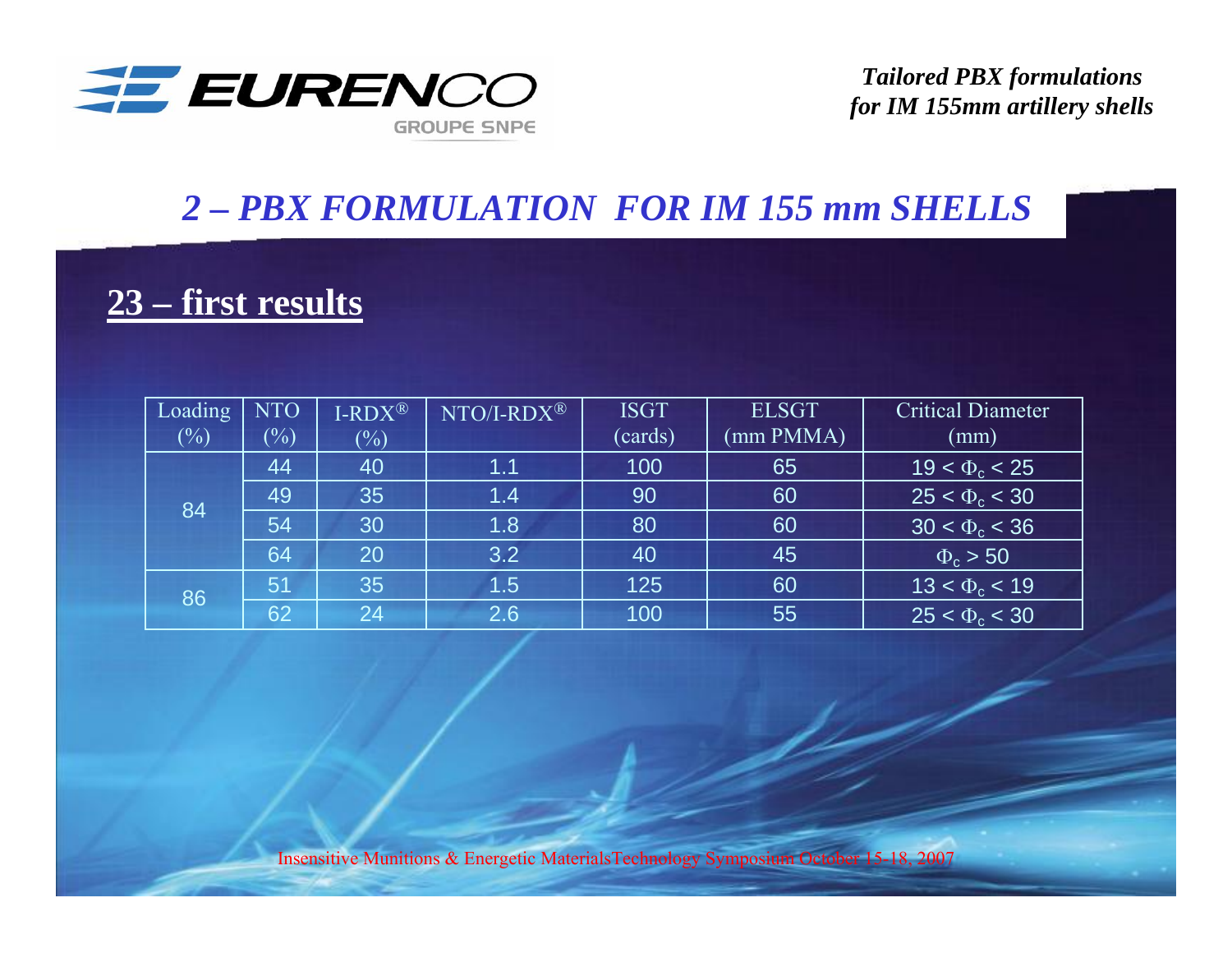



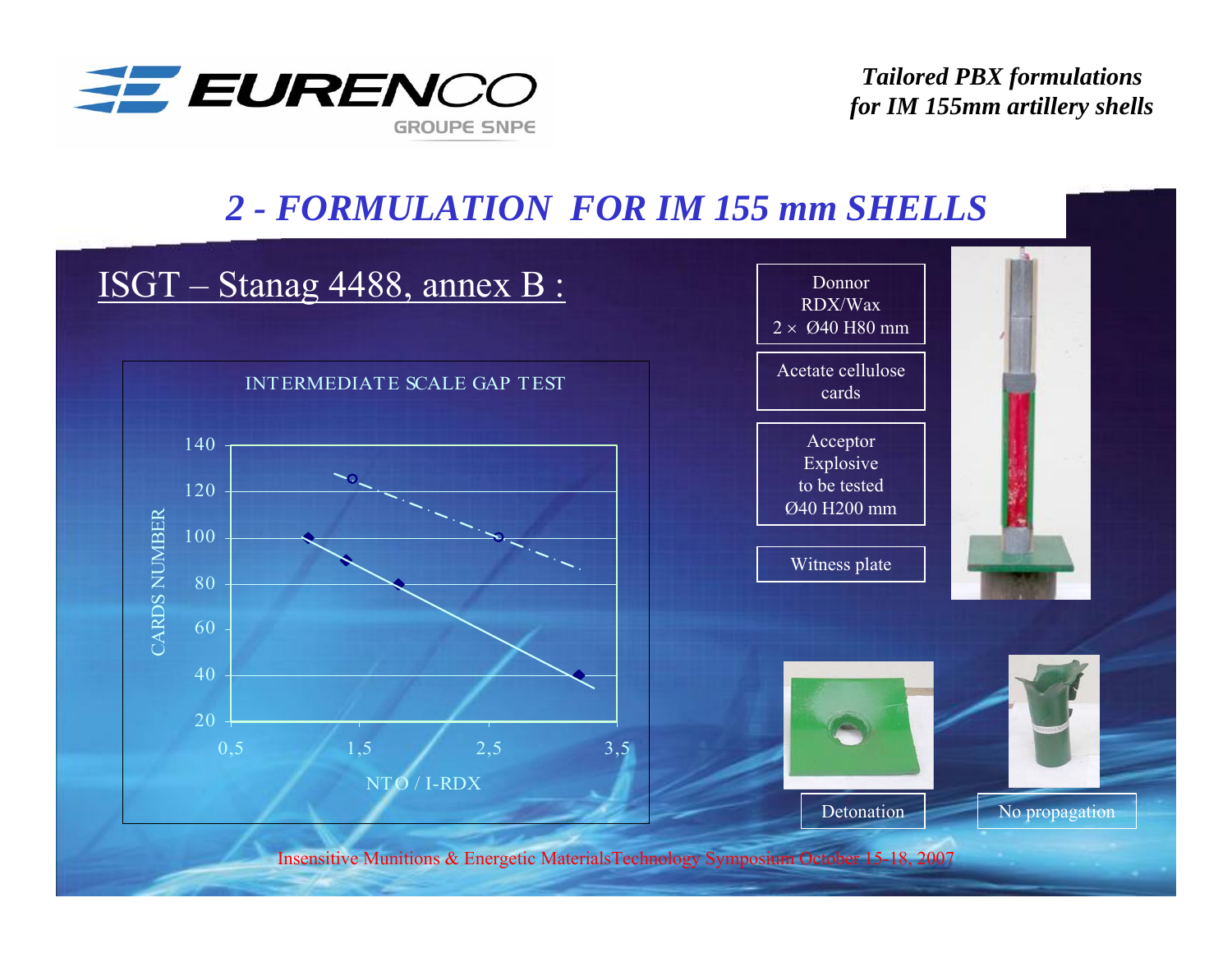

#### *2 – PBX FORMULATION FOR IM 155 mm SHELLS*

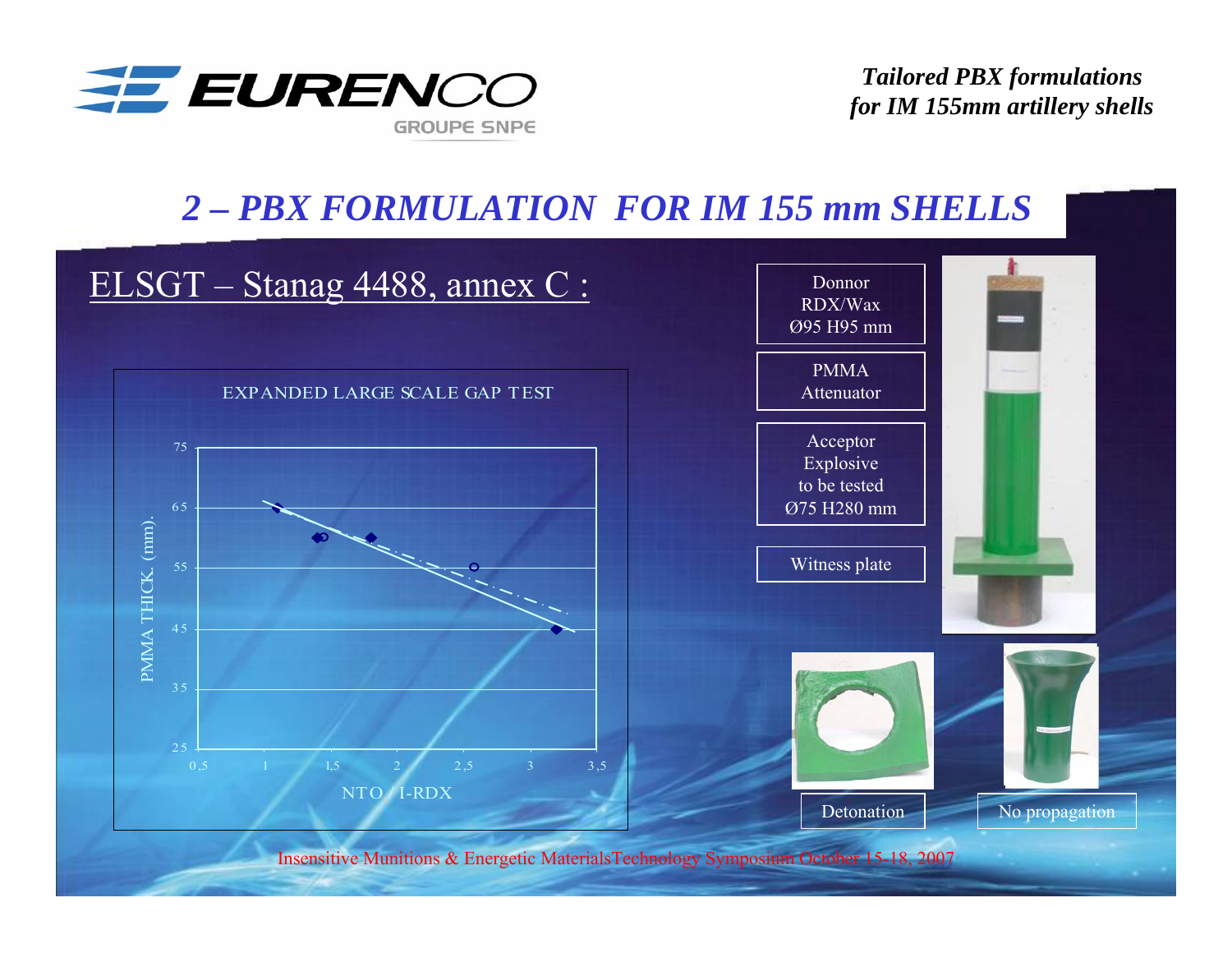

### *2 – PBX FORMULATION FOR IM 155 mm SHELLS*

### Critical diameter:

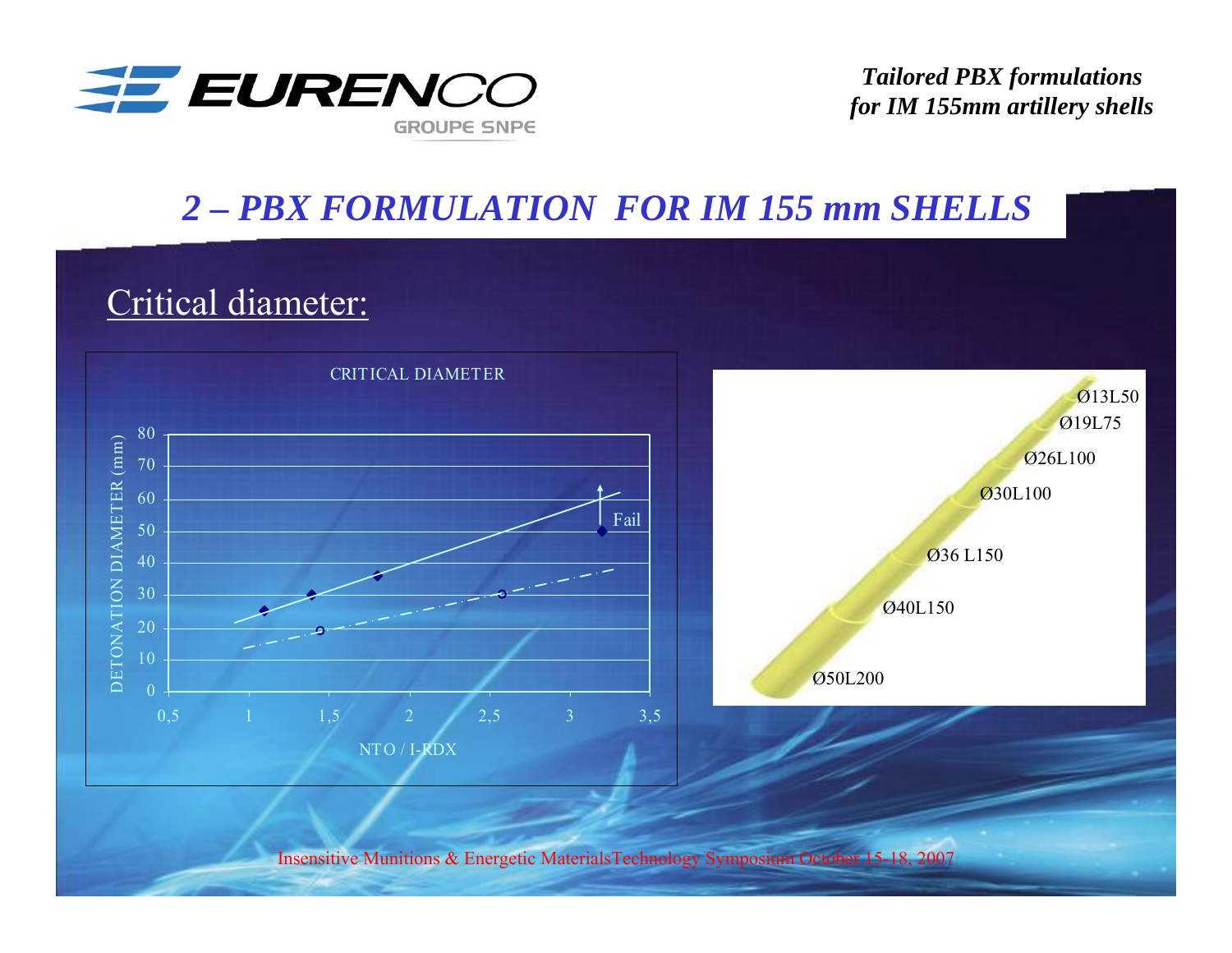

# *2 – PBX FORMULATION FOR IM 155 mm SHELLS 2 – PBX FORMULATION FOR IM 155 mm SHELLS*

#### 24 – final selection

Formulation HTPB Binder : 14 % $\text{I-RDX}^{\text{\textregistered}}$  : 22 % NTO :  $64\%$ NTO/I-RDX®: 2.9

Viscosity

At casting time: 100 Pas After 6 hours : 500 Pas

Density 1.670

Mechanical properties (20°C) Hardness: 70 Shore ATensile testSmt : 0.7 MPaemt : 7.2 %

Shock sensitivity ISGT : 95 cardsELSGT : 55 mm PMMA

#### Performances

critical diameter :  $30 < \mathcal{O}c < 36$ Detonation velocity : 7 570 m/s *(unconfined cylinder Ø 50 mm)*

Insensitive Munitions & Energetic MaterialsTechnology Symposium October 15-18, 2007 Insensitive Munitions & Energetic MaterialsTechnology Symposium October 15-18, 2007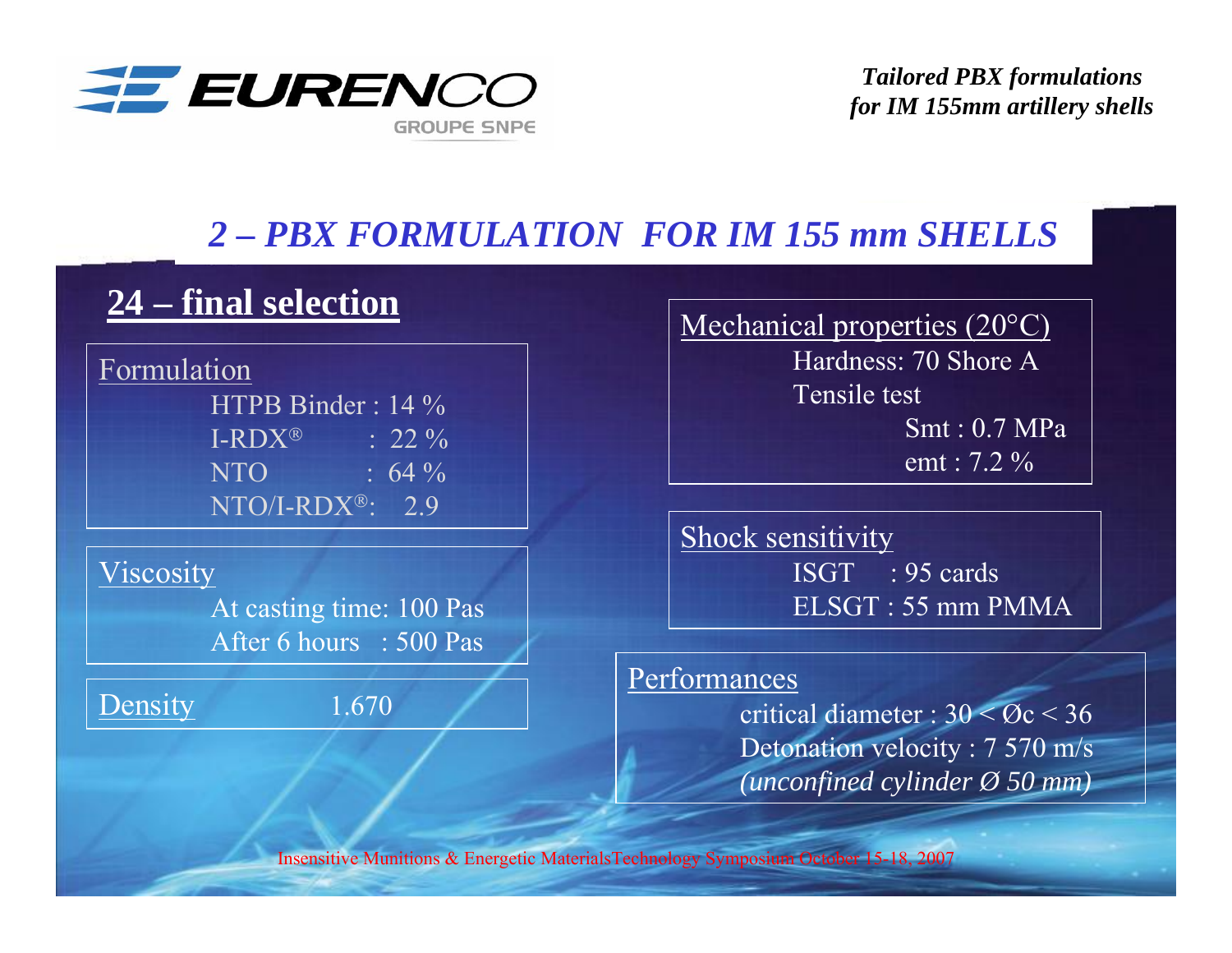

#### *2 – PBX FORMULATION FOR IM 155 mm SHELLS3 – CONCLUSIONS*

EURENCO France has designed a PBX formulation based on NTO and I-RDX*®* to get the best trade-off between detonation performances and very low levels of shock sensitivity in order to meet the sympathetic reaction requirement without any shielding in 155 mm shell pallets.

A final sympathetic detonation test remains to be performed with actual 155 mm projectiles in a pallet configuration (planned at the end of 2007).

After the experimental validation, this tailored formulation will enter the official qualification process.

Insensitive Munitions & Energetic MaterialsTechnology Symposium October 15-18, 2007 Insensitive Munitions & Energetic MaterialsTechnology Symposium October 15-18, 2007